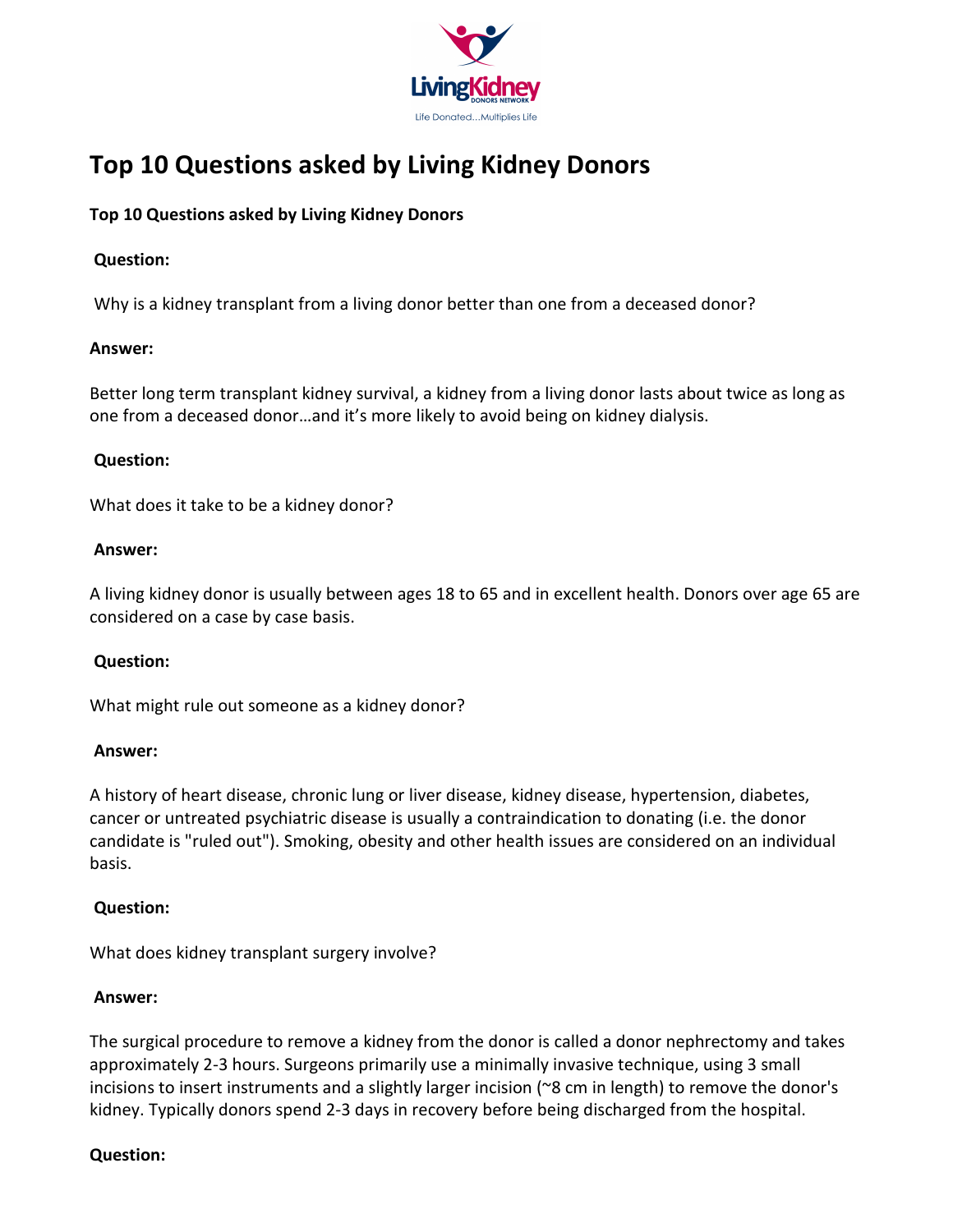## What risks are there to kidney donors?

#### Answer:

Once a living donor candidate has been completely evaluated and cleared, the chance of the donation affecting his/her lifespan or lifestyle is extremely low. With any surgery and anesthesia, however, there are risks. Nationally, the risk of having a life-threatening problem with donating a kidney is 1 in 3,000. The risk of minor complications such as a minor wound infection is about 2-4%.

#### Question:

What is recovery like?

#### Answer:

Because the kidney donor operation is a major surgical procedure, donors find they have less energy and need about 4-6 weeks to return to their full pre-surgical activity level. For donors who work in an office they can usually return to work in  $2 - 3$  weeks. For those who work includes some physical labor it can take 4-6 weeks before they could return to work.

#### Question:

Who pays for a donor's medical costs?

#### Answer:

All expenses for the medical work-up and transplant surgery are covered by the recipient's health insurance. In considering donation, candidates need to consider additional expenses such as:

- Travel to your recipients Transplant Center
- Parking, lodging, gas, bridge tolls and other incidentals
- Lost wages if sick time or short-term disability from work is not available.

The financial coordinator and social workers can discuss your specific circumstances in more detail.

#### Question:

What is the long-term outcome for kidney donors?

#### Answer:

The New England Journal of Medicine and Journal of the American Medical Association published long-term studies in 2009 and 2010 analyzing outcomes of kidney donors. One study followed 80,000 live kidney donors dating back to 1994, while the other studied 3,698 individuals who donated a kidney between 1963 and 2007. Results showed:

- Donor survival was similar to that of the general control population (people who had not had a kidney removed) matched for age, sex, and race or ethnic group.
- The rate of end-stage renal disease (ESRD) was significantly lower in the group of patients who donated a kidney than the rate in the general population (180 versus 268 per million per year).